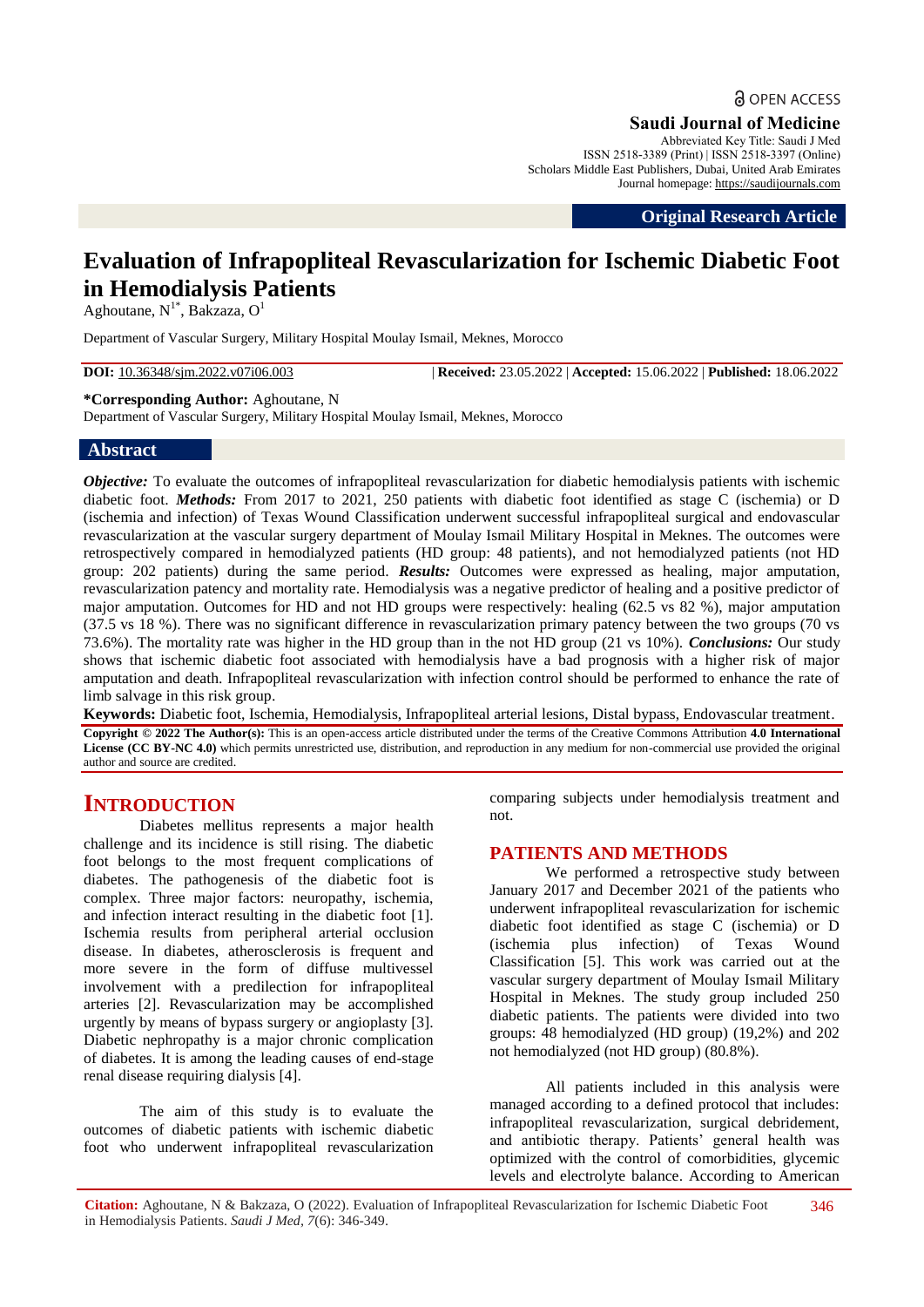Diabetes Association patients were considered to have target levels of glycemia, blood pressure (BP) and lowdensity lipoproteins (LDL) in presence of respectively HbA1c < 7.0%, BP < 130/80 mmHg and LDL < 70 mg/dl [6].

An electrocardiogram was routinely performed and in case of abnormalities an echocardiogram was performed. In case of significant coronary heart disease, cardiac revascularization was performed before the lower limb revascularization.

All the patients underwent noninvasive vascular assessment of lower limbs arteries by CT angiography to detect arterial stenosis and/or obstruction allowing to define the treatment road map by open surgery or endovascular approach. Sometimes, in case of very distal arterial lesions, selective arteriography was done under local anesthesia through a contralateral retrograde or ipsilateral antegrade common femoral artery approach. Lesion characteristics were determined as defined by the modified TransAtlantic Inter-Society Consensus (TASC) classification [7].

Endovascular procedures were performed during the initial diagnostic arteriography under a weight-based dose of heparin by balloon angioplasty without stenting of the tibioperoneal vessels for TASC A and B lesions. The procedure was considered angiographically successful when all technically accessible lesions to the guidewire crossing and ballooning were treated with a  $\langle 30\%$  residual stenosis All patients were given a 300-mg loading dose of clopidogrel after the procedure and were maintained on 75 mg daily for 12 weeks.

Distal bypass surgery using appropriate autologous vein grafts was primarily adopted for TASC C and D lesions. Reversed saphenous veins were most frequently used as autologous vein grafts and were used

in situ in selected cases. Arm veins were used when saphenous veins were not available.

After revascularization, patients underwent debridement or minor amputation back to healthy tissue and bone. In case of extended infection early debridement was performed, even before revascularization, to limit the progression of infection and completed after adequate perfusion was ensured. Intravenous broad-spectrum antibiotic therapy was administered and then adapted to culture results during the follow-up. Home nursing was used liberally to assist with wound.

A noninvasive hemodynamic assessment was routinely performed 01 month after the procedure by doppler ultrasound imaging which included anklebrachial indices (ABI). Studies were repeated at 6 month intervals or when the patient's clinical condition dictated.

The followed outcomes were recorded: healing, major amputations, revascularization patency and mortality rate. The outcomes were considered separately for patients on hemodialysis and not. Wound healing was defined as the achievement of complete epithelialization of all wounds without major amputation. Major amputation was defined as abovethe-ankle amputation. Patency was considered to be lost in patients who experienced a return of symptoms that was secondary to tibioperoneal lesions regardless of whether the recurrent lesion was a restenosis, occlusion, or a new lesion in the same infrapopliteal anatomic segment.

#### **RESULTS**

#### **Characteristics of patients**

The baseline characteristics of the patients are shown in Table I. There were no significant differences, except for coronary artery disease between the two groups. HD had more ischemic heart disease.

| <b>Parameters</b>          | HD group       | Not HD group   |  |
|----------------------------|----------------|----------------|--|
| No. of patients (%)        | 48 (19,2%)     | 202 (80.8%)    |  |
| Age (years)                | $65.8 \pm 9.5$ | $68.6 \pm 9.7$ |  |
| Sex (% male)               | 61.2%          | 63.5%          |  |
| Body mass index, kg/m2     | $20.5 \pm 3.2$ | $21.8 \pm 3.6$ |  |
| Target HbA1c (%)           | 52.2%          | 58.1%          |  |
| Target blood pressure (%)  | 48.7%          | 36.7%          |  |
| Target LDL Cholesterol (%) | 62.3%          | 53.5%          |  |
| Ischemic heart disease (%) | 59.6%          | 38.5%          |  |
| Current smokers (%)        | 23%            | 25.6%          |  |

**Table I: Baseline characteristics of the patients**

#### **Revascularization procedures**

The infrapopliteal revascularization features are shown in Table II. There were no significant differences between the two groups with regard to lesion distribution and type of intervention. Procedural complications were present in 25 patients, but there were no significant differences among the two groups. Three patients died after surgery because of severe low ejection fraction and not because of the procedure.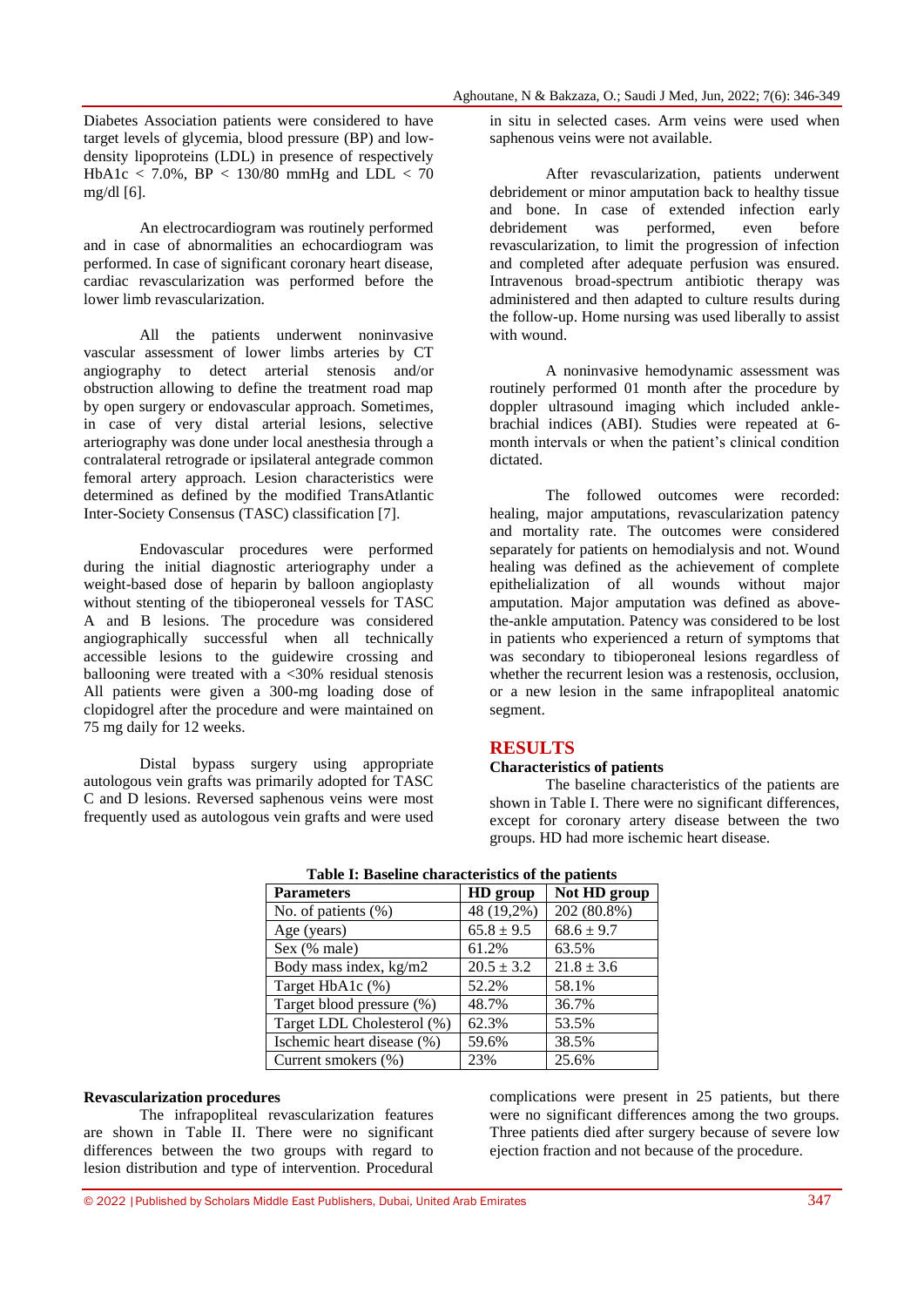Aghoutane, N & Bakzaza, O*.*; Saudi J Med, Jun, 2022; 7(6): 346-349

| Table II: Anatomic and revascularization features            |                      |                          |  |
|--------------------------------------------------------------|----------------------|--------------------------|--|
| <b>Variable</b>                                              | HD group No. $(\%),$ | Not HD group No. $(\%),$ |  |
|                                                              | $N=48$               | $N = 201$                |  |
| Infrapopliteal lesion distribution according to the modified |                      |                          |  |
| TASC classification [7]                                      |                      |                          |  |
| TASC A                                                       | 15 (31.25 %)         | 69 (34.3%)               |  |
| TASC B                                                       | 19 (39.6 %)          | 74 (36.8%)               |  |
| TASC C                                                       | 9(18.75%)            | 41 (20.4%)               |  |
| <b>TASC D</b>                                                | $5(10.41\%)$         | 17 (8.5%)                |  |
| Revascularization approach                                   |                      |                          |  |
| Percutaneous balloon angioplasty                             | 39 (81.25%)          | 153 (76.2 %)             |  |
| Distal bypass surgery                                        | 9(18.75%)            | 48 (23.9%)               |  |
| Procedural complications                                     |                      |                          |  |
| Death                                                        | $1(2\%)$             | $2(1\%)$                 |  |
| Hemorrhage/hematoma                                          | 2(4%)                | $11(5.4\%)$              |  |
| Distal embolization                                          | $1(2\%)$             | $5(2.4\%)$               |  |
| Acute thrombosis                                             | $1(2\%)$             | $2(1\%)$                 |  |

#### **Outcomes: healing, major amputation, revascularization patency and mortality rate**

The outcomes are shown in Table III. Hemodialysis was a negative predictor of healing and a positive predictor of major amputation. There was no significant difference in revascularization primary

patency between the two groups. The mortality rate was higher in the HD group than in the not HD group. Associated cardiovascular disease and systemic infection were the most frequent causes of death in the HD group.

**Table III: Outcomes: Healing, major amputation, revascularization patency and mortality rate**

| <b>Outcome</b>                           | HD group No. $(\% )$ | Not HD group No. $(\% )$ |
|------------------------------------------|----------------------|--------------------------|
|                                          | $N=48$               | $N = 201$                |
| 1-year complete foot healing             | 30(62.5%)            | 164 (82%)                |
| Major amputation                         | 18 (37.5%)           | 36(18%)                  |
| 1-year revascularization primary patency | 34 (70%)             | 148 (73.6%)              |
| 1-year mortality                         | $10(21\%)$           | $20(10\%)$               |

## **DISCUSSION**

The association between diabetes and hemodialysis has a severe impact on lower limbs arterial disease, characterized by a rapid progression and increased inflammatory and prothrombotic state. The peculiarities of the arterial disease in these patients are the marked involvement of the infra-popliteal arteries, a widespread vascular calcification and an impairment of microcirculation [8].

Management of the ischemic diabetic foot in end-stage renal failure follows the same principles as general management of the diabetic foot. It is of foremost importance to diagnose ischemia early and to attempt improving blood flow to the limb. Infrapopliteal revascularization may be accomplished either by means of distal bypass surgery or percutaneous balloon angioplasty, and should precede local surgery such as debridement or limited amputation, so as to ensure wound healing and infection control [9].

Previous studies have shown that the limb and life prognoses of patients with ischemic diabetic foot were worse in HD patients than in not HD patients [10]. The presence of both diabetes and hemodialysis confers a dismal prognosis to diabetic foot lesions with a rate of

amputations 6.5–10 times higher in comparison to the general diabetic population [11]. Improved limb salvage and patient survival rates, as well as reduced time to heal, have been accomplished by appropriate revascularization in HD patients. However, infrapopliteal revascularization presents a considerable challenge in these patients related to the complexity of arterial lesions [12].

Our study confirms that patients on HD patients have reduced chances of healing and higher risk of major amputation and death if compared to not HD patients. Some characteristic of HD patients might justify the negative outcomes observed. In fact, patients on hemodialysis have a more severe vascular disease, high risk of infection, more frequently a coronary disease, more heel ulcers with poor response of the wound to local treatment, and more steno-obstructions with higher risk of unsuccessful revascularization [13].

Additional treatment options in the diabetic renal foot include mainly Vacuum assisted closure (VAC) is an established technique promoting healing via a pump creating negative pressure within the wound. It has successfully been applied to ischemic diabetic foot ulcers after successful revascularization,